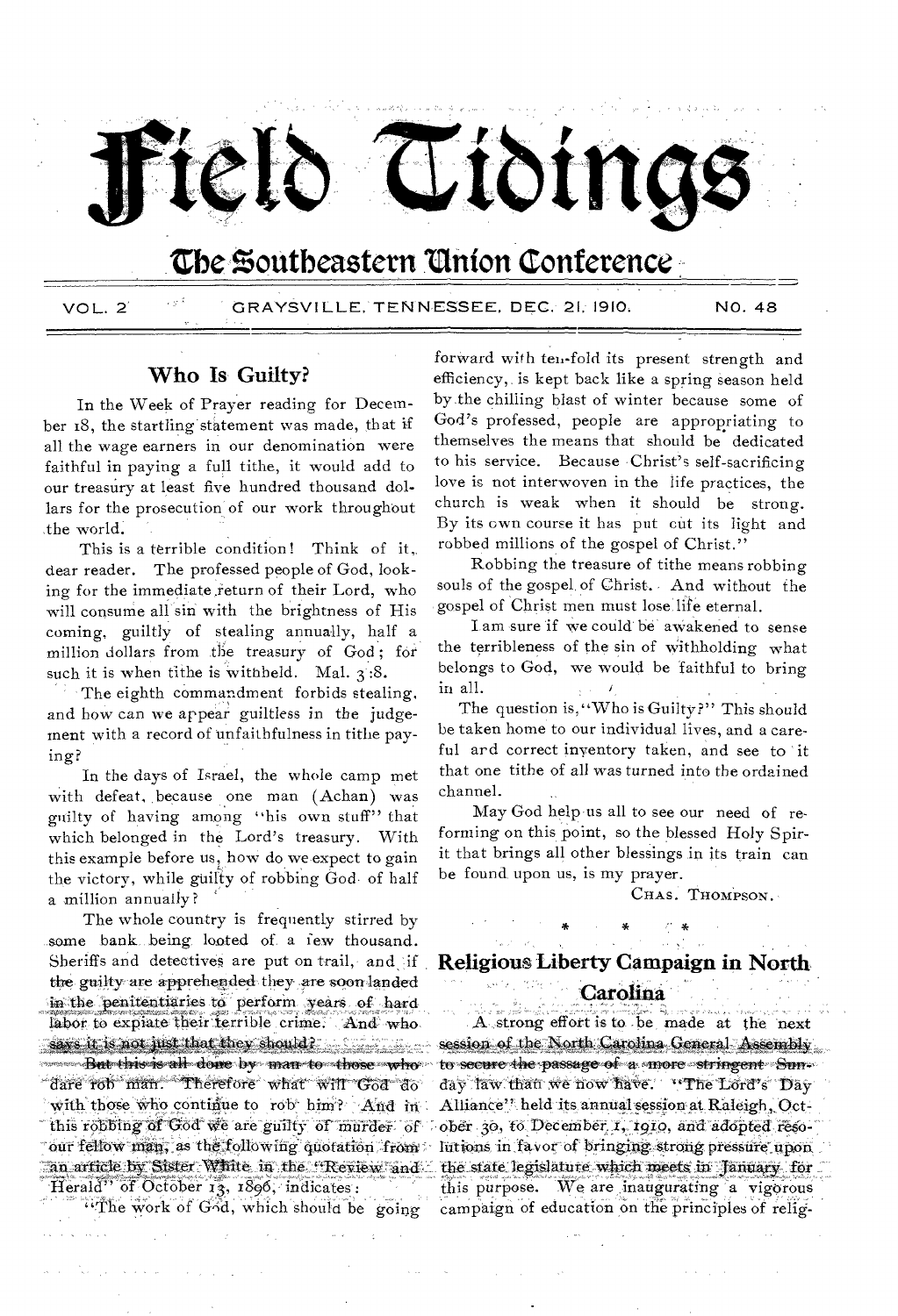ious freedom, with the view of placing before our law-makers, lawyers, judges, state officers, ministers, physicians and teachers, what this movement means, and how it will result, if successful.

This matter was carefully studied at our council at Hildebran, Nov. 22. 1910; also some other important questions relating to the work in our conference. All the laborers of the conference, the members of the conference committee, the elders of most of our churches, and some other leading brethren were in attendance. He was an occasion of great interest, and a remarkable feeling of harmony and brotherly love was manifested which was very encouraging. The sentiment seemed to prevail that this council would mark a new era in the cause in the Old North State. Particulars will be given our people in North Carolina as soon as consistent.

M.H. BROWN.

# **Educational Work of the** Cumberland Conferencc

The brethren and sisters of the Cumberland 'conference have shown a commendable interest in Christian education, by providing church school privileges for their children.

During the month of October, I visited the schools in Knoxville and vicinity. For the first time the Knoxville church has a church school. All who are experienced in city work know the difficulties of getting the children together from homes widly scattered over a city. However, some in the church realized the necessity of a school, and have pushed the enterprise until the school has been organized. It is taught in the vestry of the church, and is provided with good facilities, and was opened October 17. with twelve students in attendance. The teacher is Miss Maud Rutherford.

The Knoxville church Number two is having a mission school of thirteen pupils, being taught by Sister Maynor. These are bright colored children, and are glad for the privilege of attending a good school.

I next visited the family school at the home of Judge Simmons being taught by Miss Marie Van Kirk: Both teacher and pupils are doing nicely, and good work is being done.

I next visited at Copper Ridge: There is a deep interest being manifested there on the

part of both teacher and students, and good work is being done by Miss Margueriete Millar.

I have not visited the other schools in the conference, hence can speak of them only from the stand-point of the reports I have gathered.

Sister Pogue is teaching a family school at Cleveland for her own children and others.  $\mathsf{T}$ belive there are seven in attendance. The once prosperous Cleveland church-school, having been reduced by the removal of some, and the attendance of others at the Training School at Graysville, is no longer conducted.

At Toco, Miss Viola Purvis is conducting a school for six children.

At Brayton a school of twenty-four is being taught by Brother C. N. Cowdry. Interesting reports come from this school, the attendance being larger than was expected, some children not of our faith being enrolled.

The industrial school located near Pikeville is not in regular session, but reports are that a school of seventeen is being taught by Miss Jessie Foote. These are mostly children of our brethren who are establishing the institution.

Brother C. G. Howell reports eighteen pupils at Davlight. These are all below the eighth grade.

The Primary and Intermediate departments at Graysville have about sixty enrolled, which, added to the enrollment of the other schools, gives a total of one hundred seventy six children in the church schools of this conference. Gught we not to see from these children, many laborers for the Lord's work? I am sure that the parents will then feel repaid for the sacrifice they have made in giving the children the advantage of church schools. METTIE LENKER.

Educational Secretary of Cumberland Conf.

# His Year's Record

One of our faithful canvassers, who has been handling "Story of Daniel" and "Seer of Patmos" has just closed the year's work with a very successful delivery. The time worked, including that of delivering, was about 800 hours. He took 666 orders, the value of which was  $837.25$ . He also took orders for small books to the value of \$139.50, making the total value of orders \$976.  $75:$ 

While taking the orders he filled orders for the small books to the value of \$111.75, leaving \$864,90 worth of orders to be filled during his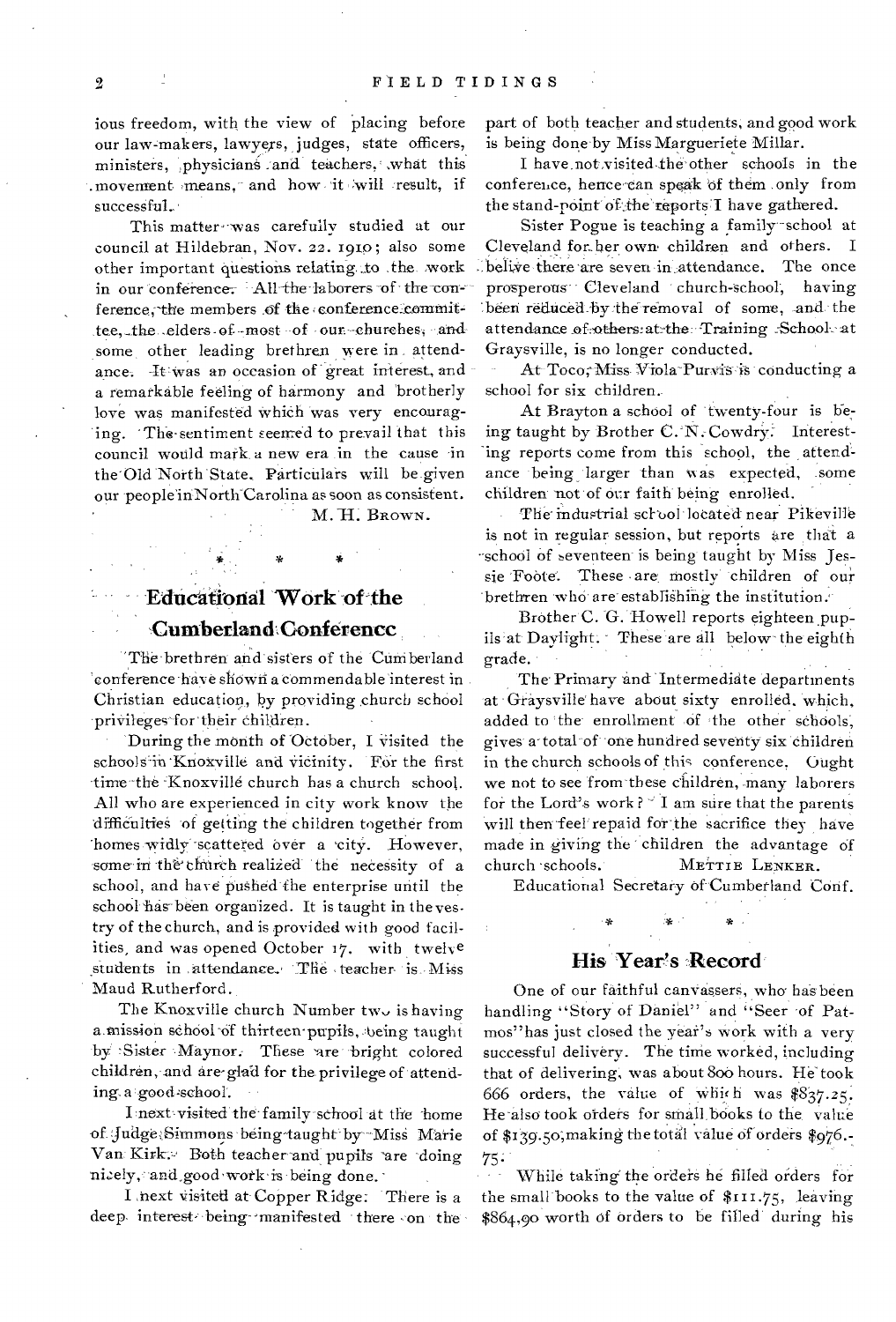$\mathcal{L}^{(1)}_{\mathcal{L}^{(1)}}(\mathcal{L}^{(2)}_{\mathcal{L}^{(1)}}(\mathcal{L}^{(1)}_{\mathcal{L}^{(1)}}(\mathcal{L}^{(2)}_{\mathcal{L}^{(1)}}(\mathcal{L}^{(2)}_{\mathcal{L}^{(2)}}(\mathcal{L}^{(2)}_{\mathcal{L}^{(2)}}(\mathcal{L}^{(2)}_{\mathcal{L}^{(2)}}(\mathcal{L}^{(2)}_{\mathcal{L}^{(2)}}(\mathcal{L}^{(2)}_{\mathcal{L}^{(2)}}(\mathcal{L}^{(2)}_{\mathcal{L}^{(2)}}(\mathcal{L}^{(2)}$ delivery proper. He delivered 463 S. fo D. and S. of P., and about the same number of small books, the total value of which was \$702.00; adding to this the \$117.75 which he delivered while taking orders, making the total value delivered \$8r3.75, which was about 82 per cent. Also about so cents profit for each hour worked.

コンティル・ソー やみなあし おお

Truly this is a wonderful work! This one canvasser has placed the printed pages of truth in more than 900 homes, and supposing the membership of these homes average only 5, that would place the truth contained in these books within the reach of 4500 people, to say nothing about their neighbors. Truly this is a good work. Where is the living minister who could. possibly present all the truths contained in these books to goo homes or 4500 people in 800 hours, and be self-supporting at the same time?

In "Manual for Canvassers," p. 27; old edition, we read in this connection this instructive statement: "The intelligent, God-fearing, truthloving canvasser should be respected, for he occupies a position equal to that of the gospel minister." ARTHUR L. MANOUS.

### \* \* \* \*

#### The Greatest Disaster

When some great cataclysm of nature startles us with its suddenness and awfulness, we stand aghast at the wreckage wrought.

A Galveston gale, a San Francisco earthquake, a cyclone, a fire, a flood, a famine, will serve to fill the human heart with fear. But not one, nor all of these can begin to compare with that which is the supreme terror, and before which all these sink into trivial insignificance.

A wasted life is the acme of dreadful, distressing disaster. It is so common because it is done a day at a time. Slyly, steadily, steals the enemy upon his prey and before he is aware, the consciousness of a misspent life strike; terror to the victim.

O dreamer, awake!

 $\sigma \cdot p(\rho) \rightarrow \beta \cdot \partial \gamma \rightarrow \gamma \rho \rho \rightarrow \infty$ 

Andre Margon (RA 1980)

"Count that day lost, whose low descend

ing sum<br>Finds nought achieved, and duty's task un- $\mathcal{C}$  , there is a constant of the  $\mathbf{T}$   $\mathbf{H}$  ,  $\mathbf{H}$  and  $\mathbf{S}_{\mathbf{w}}$  is a constant

# Florida Items

**Except The address of the Florida Tract Society is** - Drawer 28, Orlando.

Send your orders for Sabbath-school quar-

 $\mathcal{O}(\mathcal{A}(\mathcal{F}))$  . So the set of  $\mathcal{O}(\mathcal{F})$  ,  $\mathcal{O}(\mathcal{F})$ 

terlies to the Florida Tract Seciety. In order that they reach your schools on time the order should reach the cffice as early as the middle of the month.

3

At the close of the camp meeting at Leesburg, Elder C. V. Achenbach and wife remained to continue the work in that place. They report a company of 13 that have taken their stand on the Lord's side.

Brother W. K. Achenbach is still laboring in Jacksonville. In a recent letter he writes that nine were to be baptized the following Sabbath.

The tent meetings at St. Cloud are being well attended. A company of sixteen was organized there last Sabbath. This we hope may soon develop into a church organization.

We have now passed another Week of Prayer. It is hoped that individuals, churches and companies have made this the best week of our lives by a deeper consecration and seeking the Lord most earnestly. The brighter our light shines at home the farther it will penetrate into the regions beyond. May the trimming of our lights swell cur Annual Öffering to a sum that will be an honor to the Lord and his work.

The Sanitarium is a continual blessing to a good patronage, but at present the patronage is unusually large. The daily question is, where will we put new patients as they come in from day to day. Various ways are being improvised, whereby to make room and a cordial invitation and welcome is extended to all.

Brethren H. A. Shreve and A. Cummings who are now selling "Ministry of Healing" in the interest of the Sanitarium work in our conference are being blessed in their worthy efforts. They have recently purchased a house-boat and

are working the towns along the East Coast.<br>The holidays are just before us. The prevailing custom of the world at this time is the making of gifts to friends. What would make a better and more useful present than "Ministry of Healing?" Now is a excellent opportunity to sell our quota of this book. By vote of the Florida conference it was resolved that we sell our quota of six books per member this year. With consecrated efforts let us, seize this golden opportunity during the holiday season to sell even more than our quota.

#### Live for Something

Live for something. Do good, and leave behind you in human hearts a moment of virture that the storm of time can never destroy, and the giving away of countless millions can<br>never buy. Write your name in kindness, love and mercy on the hearts of thousands you come in contact with year by year. Good deeds will shine as the stars in heaven, for ever and ever. And giving of the two mites, and the broken alabaster box of cintment will never be forgot. ten. Scatter seeds of kindness all around you.

continued on page 4